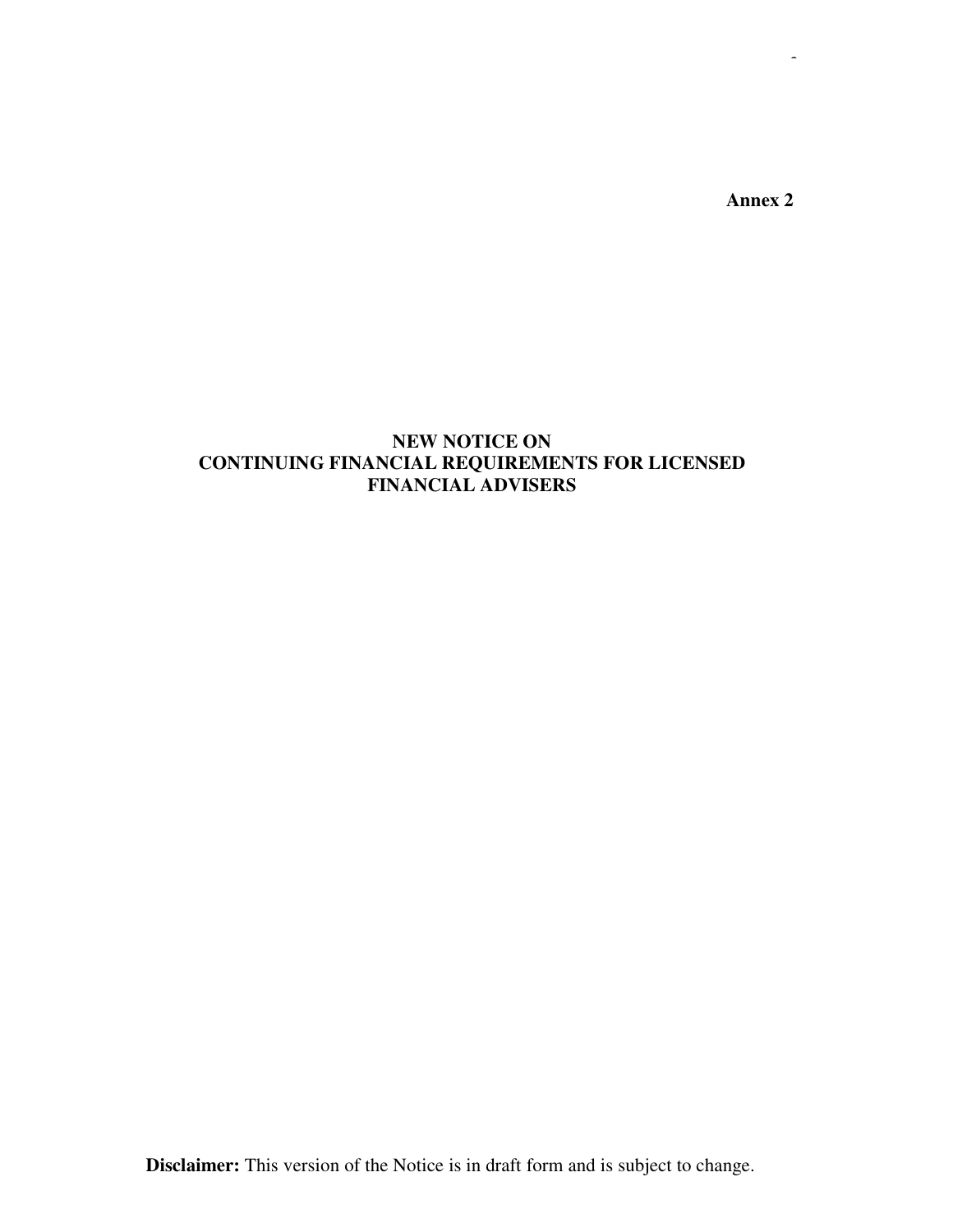**Notice No : FAA-NXXLFAXX Issue Date : [date]**

# **NOTICE ON CONTINUING FINANCIAL REQUIREMENTS FOR LICENSED FINANCIAL ADVISERS**

#### **PART I: INTRODUCTION**

1.1.1 This Notice is issued pursuant to regulations 2A, 16 and 16C of the Financial Advisers Regulations and applies to all licensed financial advisers.

1.1.2 This Notice establishes the methodology which a licensed financial adviser shall use for calculating its financial resources or adjusted net head office funds, whichever is applicable.

1.1.3 This Notice shall take effect on [date].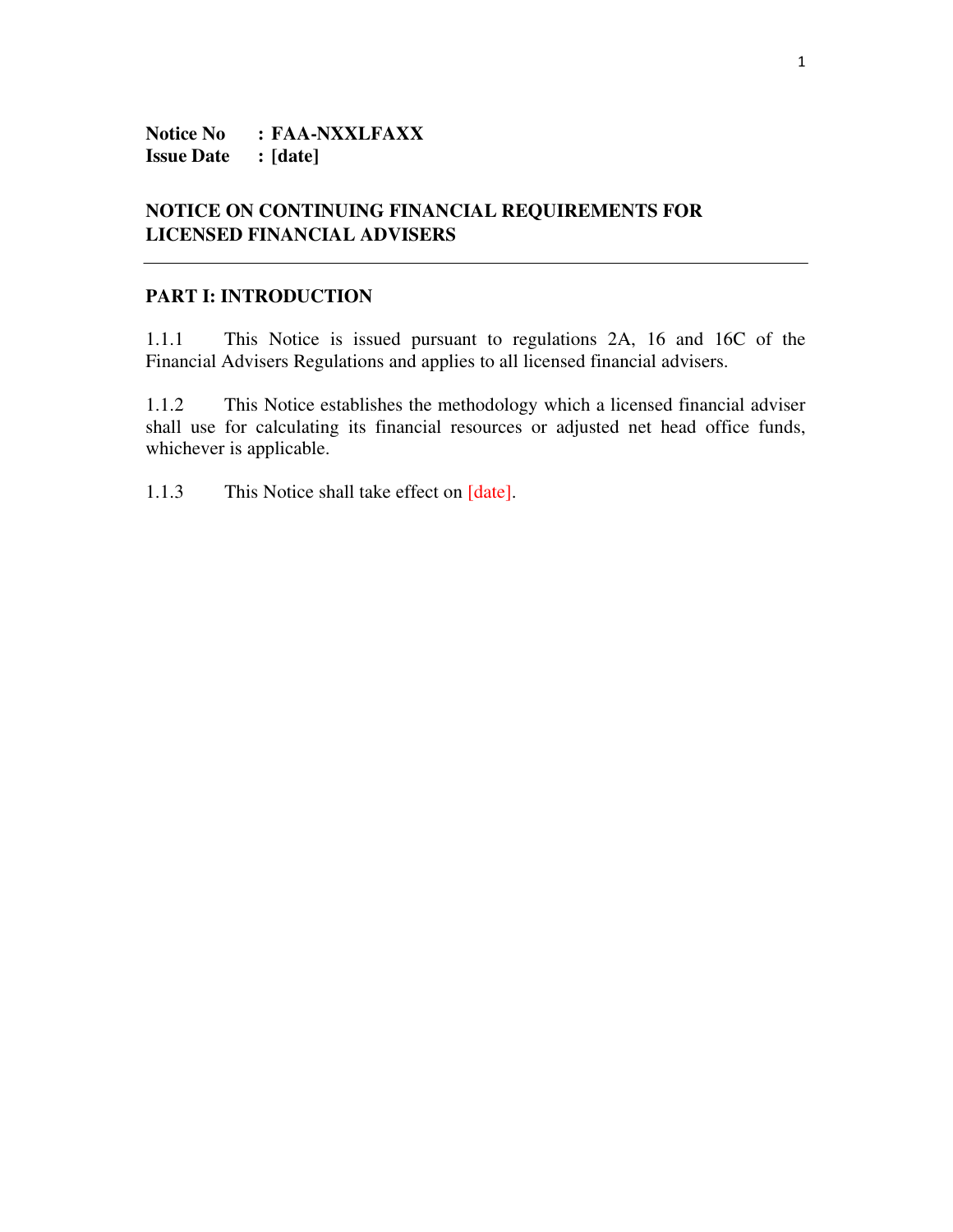# **PART II: DEFINITIONS**

2.1.1 The expressions used in this Notice are defined in the Glossary at Annex 2A.

2.1.2 The expressions used in this Notice shall, except where defined in this Notice or where the context otherwise requires, have the same meanings as in section 2 of the Financial Advisers Act (Cap. 110) (the "Act"), section 2 of the Securities and Futures Act (Cap. 289) and regulation 2 of the Financial Advisers Regulations (the "Regulations"). In case of conflict between the Act, the Securities and Futures Act and the Regulations, the Regulations shall prevail.

2.1.3 Any reference to a paragraph, Sub-division, Division, Part or Annex is a reference to a paragraph, Sub-division, Division, Part or Annex in this Notice unless otherwise specified.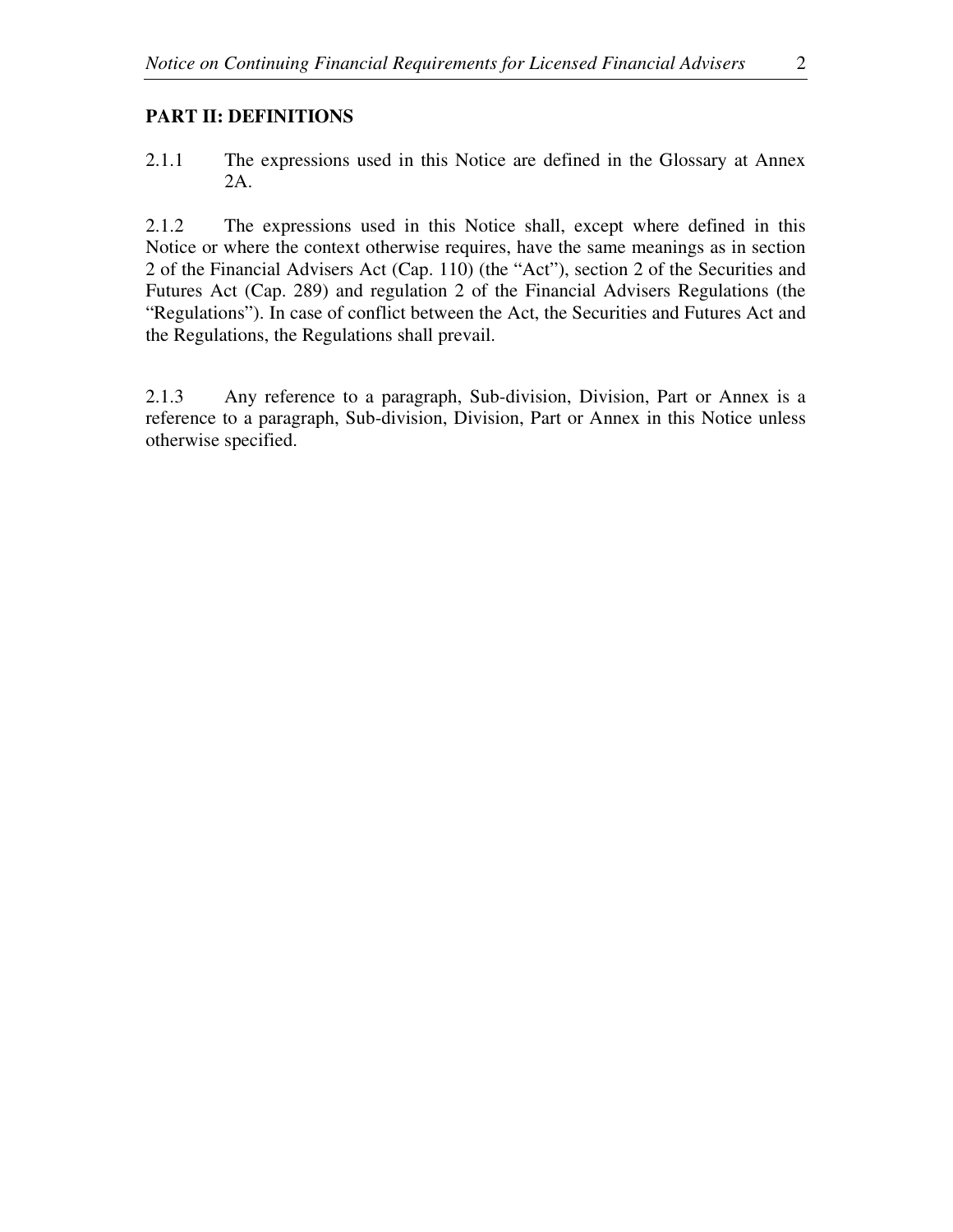# **Annex 2A**

# **GLOSSARY**

| Accounting<br><b>Standards</b>  | has the same meaning as in section $4(1)$ of the Companies Act<br>(Cap. 50);                                                                                                                                                                                                                                                                                                                                                                                                                                                                                                                 |
|---------------------------------|----------------------------------------------------------------------------------------------------------------------------------------------------------------------------------------------------------------------------------------------------------------------------------------------------------------------------------------------------------------------------------------------------------------------------------------------------------------------------------------------------------------------------------------------------------------------------------------------|
| associate                       | has the same meaning as "associate" under the Accounting<br>Standards;                                                                                                                                                                                                                                                                                                                                                                                                                                                                                                                       |
| Authority                       | means the Monetary Authority of Singapore;                                                                                                                                                                                                                                                                                                                                                                                                                                                                                                                                                   |
| banking institution             | $means -$<br>(a) any bank licensed under the Banking Act (Cap. 19); or<br>(b) any entity which is approved, licensed, registered or<br>otherwise regulated by a banking regulatory authority in a<br>foreign jurisdiction to carry on banking business as defined in the<br>Banking Act (Cap 19);                                                                                                                                                                                                                                                                                            |
| banking regulatory<br>authority | in relation to a foreign jurisdiction, means an authority in the<br>foreign jurisdiction exercising any function that corresponds to a<br>regulatory function of the Authority under the Banking Act (Cap.<br>19);                                                                                                                                                                                                                                                                                                                                                                           |
|                                 | capital investments in relation to a LFA, means all exposures of a capital nature,<br>$including -$<br>(a) any ordinary share;<br>(b) any preference share;<br>(c) any instrument treated as regulatory capital in relation to<br>any financial institution approved, licensed, registered or<br>otherwise regulated by a regulatory authority;<br>(d) any lending on non-commercial terms or which is not at<br>arm's length; and<br>(e) any guarantee issued to third parties for the benefit of<br>subsidiaries or associates on non-commercial terms or which<br>is not at arm's length; |
| <b>CFD</b>                      | means a contract for differences;                                                                                                                                                                                                                                                                                                                                                                                                                                                                                                                                                            |
| charged asset                   | means an asset which is subject to a charge under which a third<br>party has a right of retention or sale of the asset upon default of<br>the LFA;                                                                                                                                                                                                                                                                                                                                                                                                                                           |
| commodity                       | in relation to a derivative contract, means –<br>(a) a financial instrument; or                                                                                                                                                                                                                                                                                                                                                                                                                                                                                                              |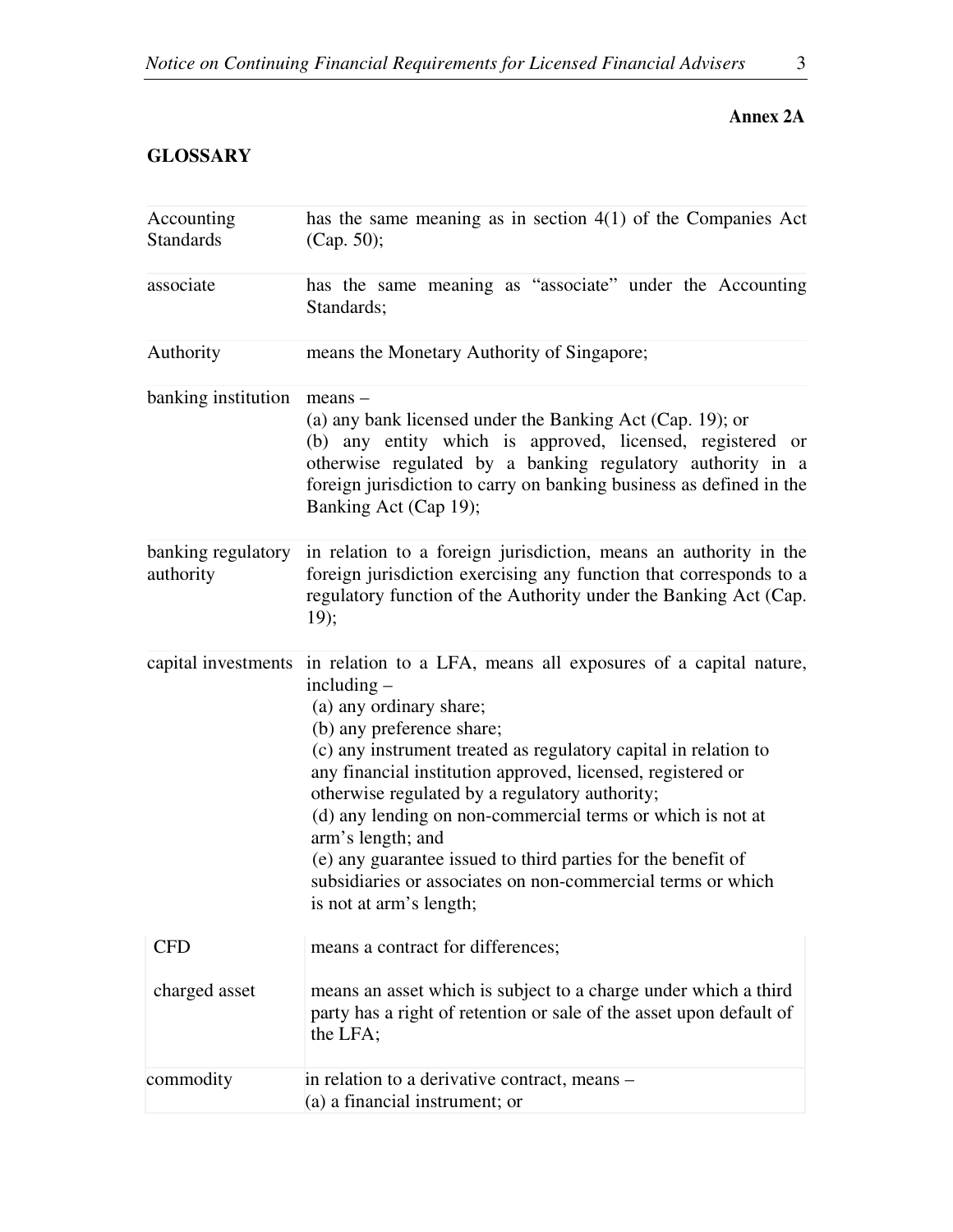|                     | (b) a physical commodity;                                                                                                                                                                                                                                                                                                                                                                                                                                                                                                                                                                                                                                                                                                                                                                                                                                                                                                                                                                                                                                                                                                                                                                                                                                                      |
|---------------------|--------------------------------------------------------------------------------------------------------------------------------------------------------------------------------------------------------------------------------------------------------------------------------------------------------------------------------------------------------------------------------------------------------------------------------------------------------------------------------------------------------------------------------------------------------------------------------------------------------------------------------------------------------------------------------------------------------------------------------------------------------------------------------------------------------------------------------------------------------------------------------------------------------------------------------------------------------------------------------------------------------------------------------------------------------------------------------------------------------------------------------------------------------------------------------------------------------------------------------------------------------------------------------|
| derivative contract | includes any warrant, convertible security, forward contract,<br>futures contract, swap, CFD and option;                                                                                                                                                                                                                                                                                                                                                                                                                                                                                                                                                                                                                                                                                                                                                                                                                                                                                                                                                                                                                                                                                                                                                                       |
|                     | financial institution means an entity or a limited liability partnership the principal<br>activity of which is to carry on business in one or more of the<br>following activities <sup>1</sup> :<br>(a) banking business;<br>(b) insurance business;<br>(c) dealing or trading in securities, exchange-traded derivative<br>contracts or over-the-counter derivative contracts, whether as an<br>agent or on a proprietary basis;<br>(d) foreign exchange trading and leveraged foreign exchange<br>trading, whether as an agent or on a proprietary basis;<br>(e) advising on corporate finance;<br>(f) fund management;<br>(g) real estate investment trust management;<br>(h) securities financing;<br>(i) providing custodial services;<br>(j) operating an exchange, trading system or market;<br>(k) providing central counterparty services;<br>(1) operating a payment system, securities depository, securities<br>settlement system or trade repository;<br>(m) providing financial advisory services;<br>(n) insurance broking;<br>(o) trust business;<br>(p) money broking;<br>(q) money-changing business;<br>(r) remittance business;<br>$(s)$ lending;<br>(t) factoring;<br>$(u)$ leasing;<br>$(v)$ provision of credit enhancements; or<br>(w) securitisation; |
|                     | financial instrument includes any currency, currency index, interest rate instrument,<br>interest rate index, share, share index, stock, stock index,<br>debenture, bond index, a group or groups of such instruments,<br>any right or interest in such instruments, and any derivative<br>contract;                                                                                                                                                                                                                                                                                                                                                                                                                                                                                                                                                                                                                                                                                                                                                                                                                                                                                                                                                                           |

<sup>&</sup>lt;sup>1</sup> This includes a financial holding company which is a non-operating company holding a subsidiary that is a banking institution or a subsidiary that carries on insurance business as an insurer. For avoidance of doubt, this includes any entity that is approved, licensed, registered or otherwise regulated by the Authority, or any foreign entity that carries out activities which, if carried out in Singapore, would have to be approved, licensed, registered or otherwise regulated by the Authority.

 $\overline{a}$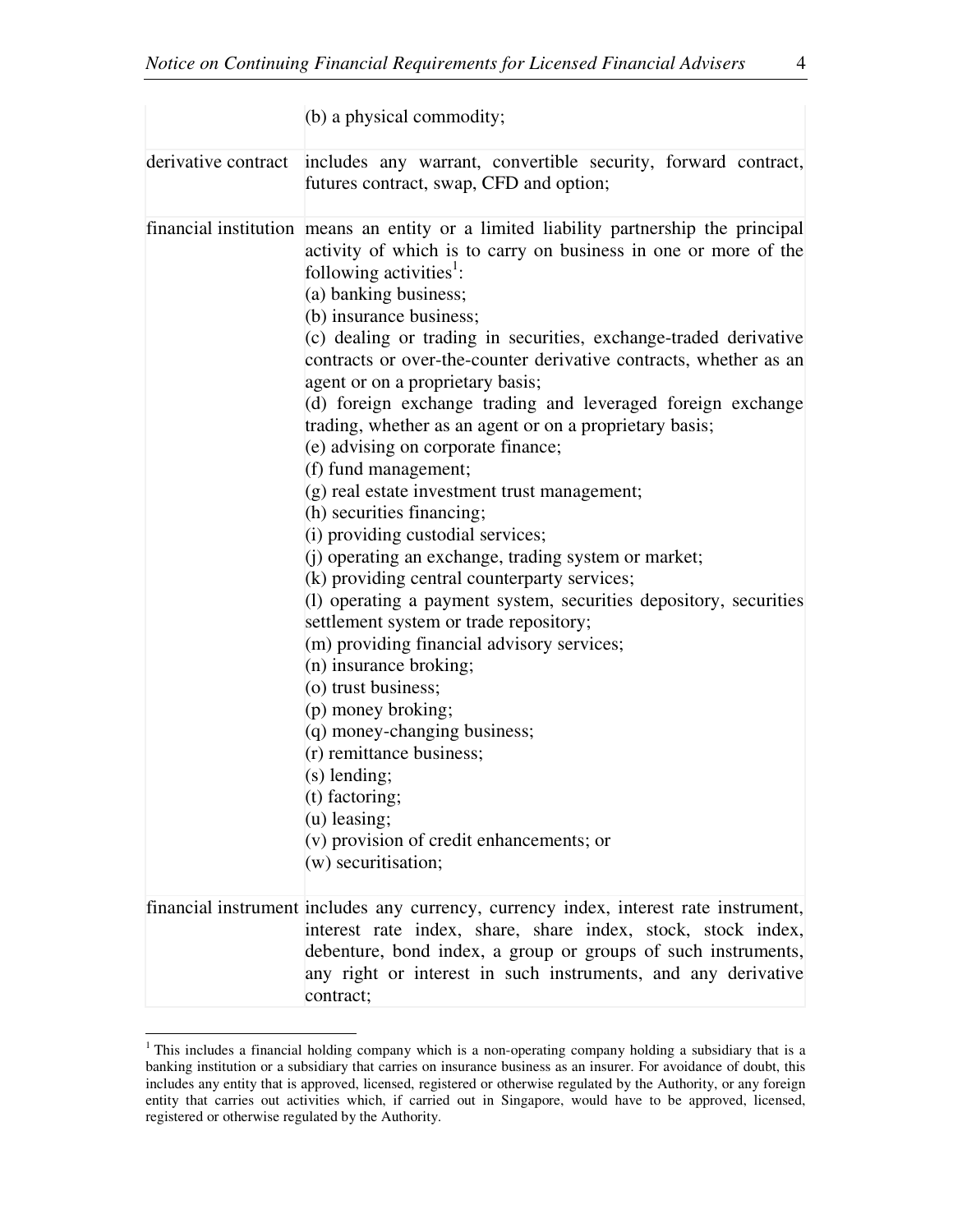| forward contract  | means a contract the effect of which is that one party to the<br>contract agrees to deliver a specified commodity, or a specified<br>quantity of a specified commodity, to another party to the<br>contract at a specified future time and at a specified price<br>payable at that time, and includes an option on a forward contract<br>but does not include a futures contract; |
|-------------------|-----------------------------------------------------------------------------------------------------------------------------------------------------------------------------------------------------------------------------------------------------------------------------------------------------------------------------------------------------------------------------------|
| futures contract  | has the same meaning as in regulation 2 of the Securities and<br>Futures (Financial and Margin Requirements for Holders of<br>Capital Markets Services Licences) Regulations;                                                                                                                                                                                                     |
| <b>LFA</b>        | licensed financial adviser;                                                                                                                                                                                                                                                                                                                                                       |
| over-the-counter  | means a derivative contract which is not traded on an approved<br>derivatives contract exchange or an overseas exchange;                                                                                                                                                                                                                                                          |
| overseas exchange | means a person operating a market outside Singapore which is<br>regulated by a financial services regulatory authority of a country<br>or territory other than Singapore;                                                                                                                                                                                                         |
|                   | physical commodity means gold or any produce, goods, article or item other than<br>cash, including any freight or energy products and any index,<br>right or interest in such physical commodity;                                                                                                                                                                                 |
| real estate       | means a collective investment scheme -                                                                                                                                                                                                                                                                                                                                            |
| investment trust  | $(a)$ that is a trust;<br>(b) that invests primarily in real estate and real estate-related<br>assets specified by the Authority in the Code on Collective<br><b>Investment Schemes</b> ; and<br>(c) all or any units of which are listed for quotation on a<br>securities exchange;                                                                                              |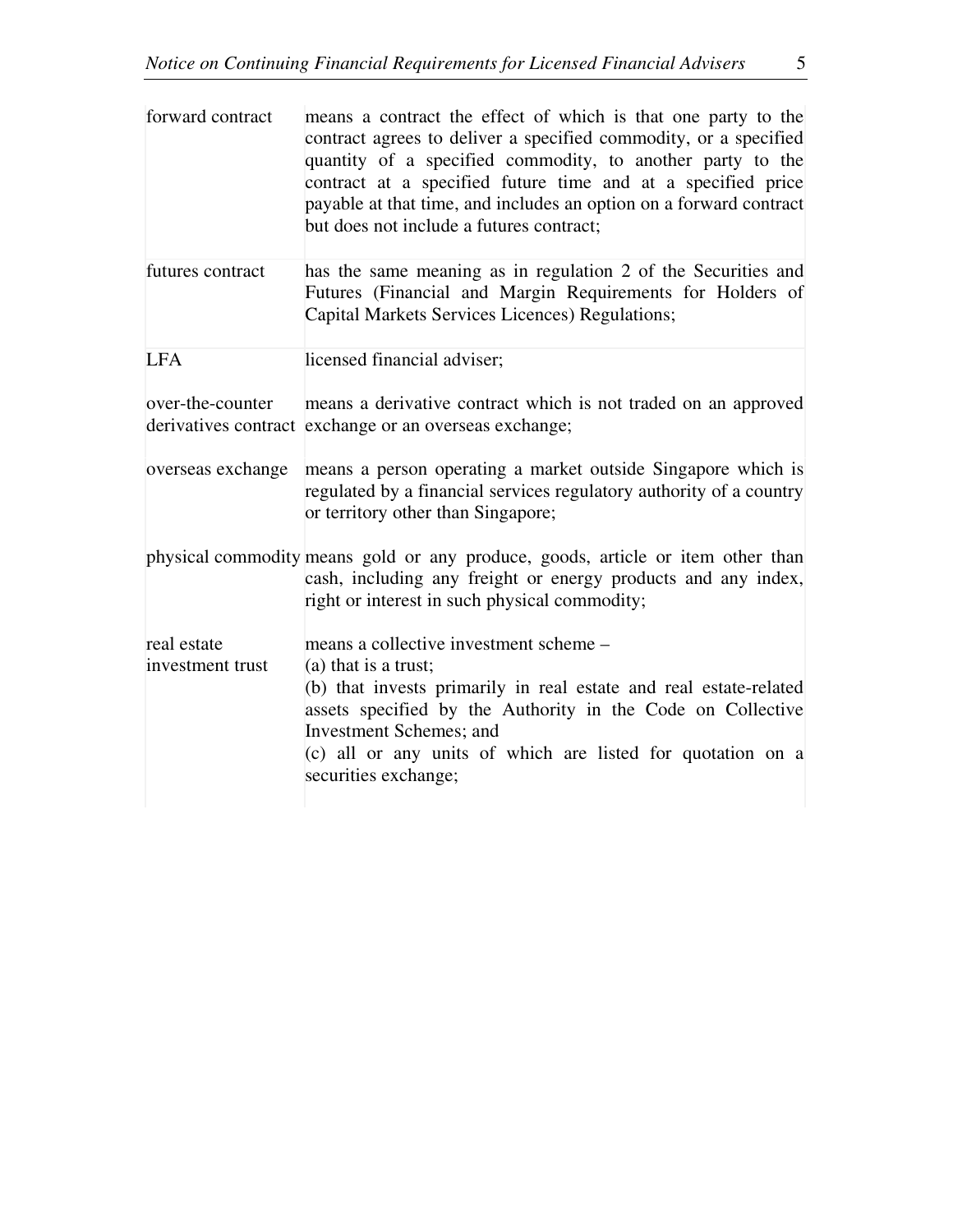# **PART III: CONTINUING FINANCIAL REQUIREMENTS**

### **Division 1: General Requirements**

- 3.1.1 Under regulation 16C of the Regulations, a LFA shall
	- (a) at all times maintain its financial resources or adjusted net head office funds, whichever is applicable, of not less than the stipulated amount in the Regulations; and
	- (b) if the LFA fails to comply with the continuing financial requirements or becomes aware that it will fail to comply with the continuing financial requirements, the LFA shall immediately notify the Authority.

3.1.2 A LFA shall provide a calculation of its financial resources or adjusted net head office funds, whichever is applicable, as at any given date, to the Authority upon request and within such time as may be specified by the Authority.

### **Division 2: Financial Resources or Adjusted Net Head Office Funds**

3.2.1 Financial resources or adjusted net head office funds, whichever is applicable, in relation to a LFA shall be less the sum of the items in paragraph 3.2.2 in the latest accounts of the LFA.

- 3.2.2 For the purpose of paragraph 3.2.1, the items are
	- (a) intangible assets;
	- (b) future income tax benefits;
	- (c) pre-paid expenses;
	- (d) charged assets, except to the extent that the LFA has not drawn down on the credit facility if the charge is created to secure a credit facility, as permitted by the Authority;
	- (e) unsecured amounts due from every director, officer, employee or representative, or any combination of the foregoing, of the LFA;
	- (f) unsecured amounts owed by every related corporation of the LFA;
	- (g) unsecured loans and advances made by the LFA, unless a deduction has already been made pursuant to sub-paragraphs (e) or (f) above; and